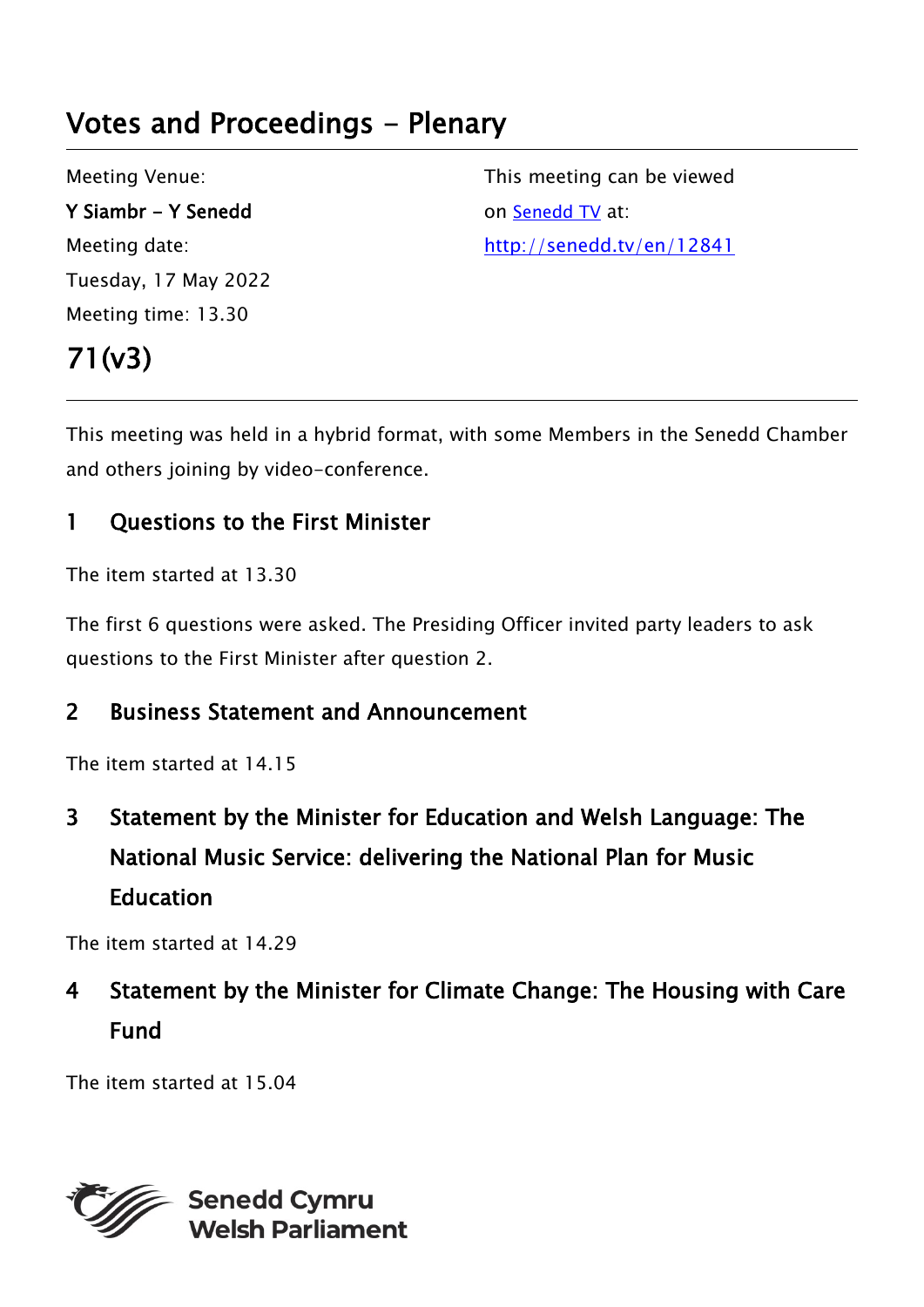### 5 Statement by the Minister for Economy: Offshore Marine Energy

The item started at 15.34

# 6 Statement by the Minister for Climate Change: Reducing vulnerability to flood risk and the independent review of the 2020-21 flooding

The item started at 16.13

### 7 Statement by the Minister for Social Justice: Update on Ukraine

The item started at 16.51

## 8 The Health Protection (Coronavirus Restrictions) (No. 5) (Wales) (Amendment) (No. 10) Regulations 2022

The item started at 17.27

#### Voting on the motion under this item was deferred until Voting Time.

NDM8001 [Lesley Griffiths \(Wrexham\)](https://business.senedd.wales/mgUserInfo.aspx?UID=154)

To propose that the Senedd, in accordance with Standing Order 27.5:

1. Approves The Health Protection (Coronavirus Restrictions) (No. 5) (Wales) (Amendment) (No. 10) Regulations 2022 [laid](https://senedd.wales/media/3jfh1gzr/sub-ld15106-e.pdf) in the Table Office on 6 May 2022.

#### Supporting Documents

**[Explanatory Memorandum](https://senedd.wales/media/y1dnkcu0/sub-ld15106-em-e.pdf)** 

The result was as follows:

| For | Abstain | <b>Against</b> | Total |
|-----|---------|----------------|-------|
| 38  |         |                |       |

The motion was agreed.

In accordance with Standing Order 12.18, at 17.33 proceedings were suspended to allow a technical break before Voting Time.